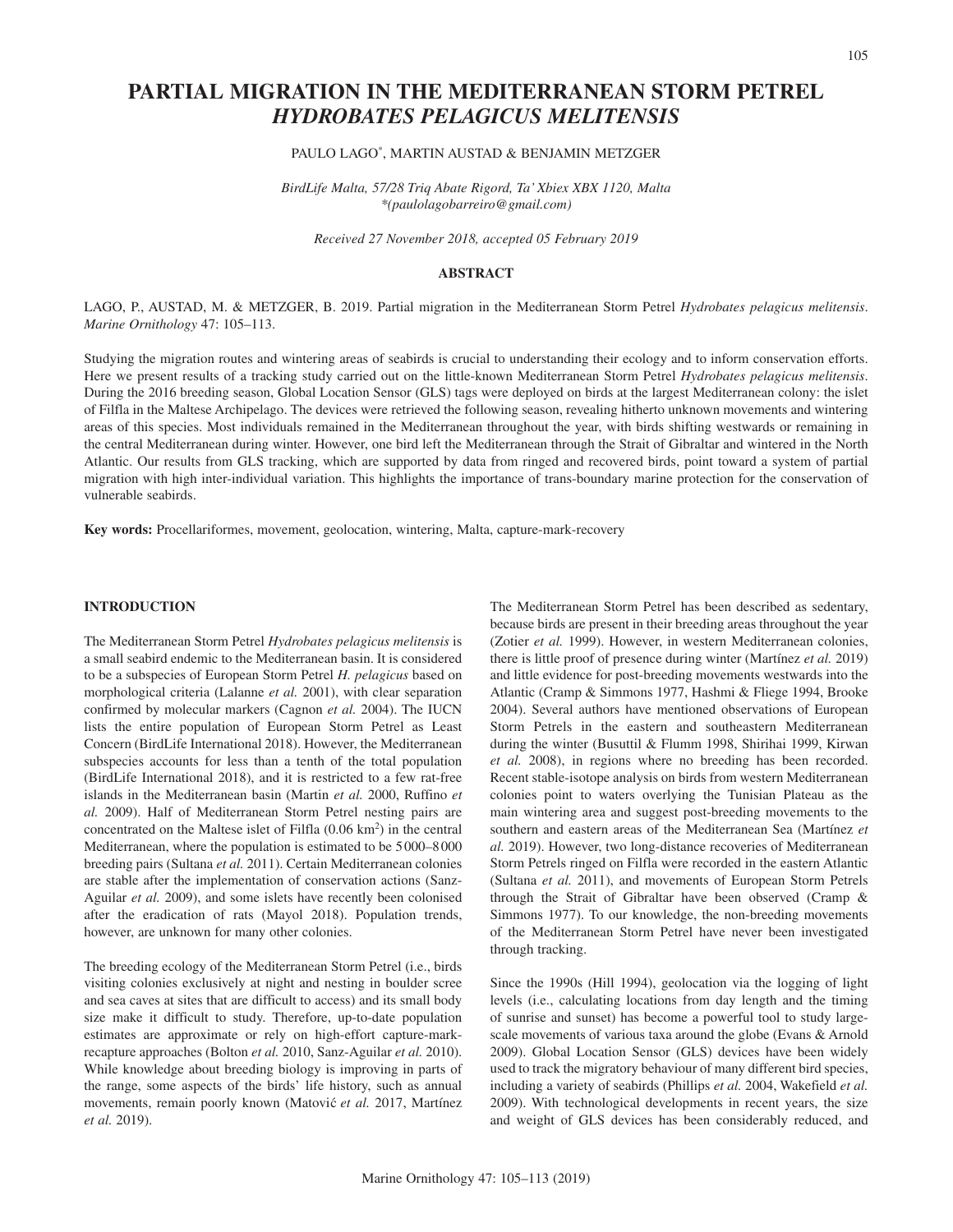small devices can now fit on birds the size of small warblers (Bridge *et al.* 2013, Salewski *et al.* 2013, Adamík *et al.* 2016). While GLS devices have lower accuracy than Global Positioning System (GPS) devices, advances in analytical software have improved location accuracy (Lisovski *et al.* 2012, Lisovski & Hahn 2012).

The GLS devices that are currently available are waterproof and small enough to tag small storm petrels. We tagged Mediterranean Storm Petrels on Filfla to identify their movements and whereabouts during chick-rearing and outside the breeding period. Additionally, we used the EURING databank to analyse long-distance ringrecovery data of all European Storm Petrels that had been ringed and/or recovered in the Mediterranean, supplementing these with records found in the literature. Here we present the first results of our study, perhaps marking the first step toward identifying marine habitat that is critical to this species.

# **STUDY AREA AND METHODS**

### **GLS deployment**

This study took place on the islet of Filfla, which is in the central Mediterranean, 4.5 km off the southwestern coast of Malta: 35°47′15″N, 14°24′35″E. The colony on Filfla has been visited annually by researchers since 1968 and studied mainly through mist-netting, with varying levels of effort. Birds start arriving at the end of February, the laying period spans April to July, and the chicks fledge between August and mid-October, around 70 days after hatching (Sultana *et al.* 2011). Such asynchronous breeding has also been described from other Mediterranean colonies (Mínguez 1994, LoValvo & Massa 2000). Most Mediterranean Storm Petrel nests on Filfla are situated in a scree slope under boulders and are mostly inaccessible to humans. However, in 2016 we identified accessible nests in three cavities created by bigger boulders. A total of 17 adult birds were caught there by hand on 13 different nests (meaning that both partners were tagged for four nests) during the first two weeks of their chick-rearing period (between 02 June and 01 August 2016). All were fitted with a GLS. Of these 17 birds, seven were ringed upon tagging while the remainder were recaptures that had been ringed in previous years during mist-netting sessions—the oldest tag was from 2012.

The birds were equipped with Intigeo-P50A11-7-SEA GLS tags (Migrate Technology Ltd.). These consisted of a light sensor and a button battery sealed in a compact and streamlined waterproof casing. The tags were equipped with a 7-mm light pipe (45°) to avoid shading by the birds' feathers. The lifespan of the GLS battery, as specified by the provider, was 9–13 months from the manufacturing date. The GLS tags were configured to record the full light-level range once per minute, and the maximum light level was recorded every five minutes (configuration mode 10). Our goal with the GLS tags was to generate the maximum number of positions, to cover the entire non-breeding period. To do this, we decided to record only the light level, foregoing parameters such as the temperature and conductivity, to extend the battery lifespan for as long as possible. Because the tags were deployed on the birds' backs and the species does not dive much, we did not record wet versus dry, which shows when the birds are resting on the water or diving. Before attachment, the GLS tags were calibrated for five days (20–24 May 2016) on the flat roof of an observation hide in a nature reserve in the northern part of Malta, Għadira Bay (35°58′13″N, 14°20′56″E), which is situated 21 km from Filfla.

For deployment, each tag was equipped with two tubes  $(diameter = 1 mm)$ , one at the front end and one at the rear, through which a thread was passed to create the harness. For the thread, we used soft, flat ribbon that was 1.5 mm wide and made of black braided nylon. We followed a wing-loop backpack-style harness design that has been previously used on Common Swifts *Apus apus* (Åkesson *et al.* 2012). The harness consisted of a 50-cm ribbon that was tied in advance to form three loops, which could be adjusted to individual birds in the field. First, the ribbon was threaded through the front tube, which was centred along the length of the ribbon. The ends of the ribbon were then knotted together to form the first loop (diameter  $\sim$  3 cm), which could be adjusted around the bird's neck. The free ends of the ribbon were then passed through the rear tube in opposite directions, creating two loops that could be adjusted around the wings. In the field, the first loop was placed around the neck and adjusted to the bird's size, with the knot centred at the chest. After that, each wing was passed through a wing loop; these were adjusted by evenly pulling both ends of the ribbon. The position of the loops, the chest knot, and the adjustment were checked before the ribbon ends were knotted on top of the tag. The knots and the tag tubes were then fixed with superglue, and excess ribbon was trimmed to the knot. The overall weight of the GLS tag and the harness was 0.9 g.

The birds were weighed prior to GLS deployment, and the general aspect of each bird was examined in the process of selecting birds to tag. Body mass was used as a proxy for body condition. The body mass of adult birds captured in Filfla during breeding season was  $27.8 \pm 2.3$  g on average, and the median mass was 27 g ( $n = 447$ ) for the 2012–2014 breeding seasons). Only birds weighing  $\geq 27$  g were tagged; this kept the tag weight at  $\sim$  3 % of the body mass to minimize possible negative effects (Barron *et al.* 2010, Phillips *et al.* 2003, Vandenabeele *et al.* 2012). The total handling time of each bird was less than 10 minutes, and the birds were released back into the nest immediately after handling.

### **GLS retrieval**

The GLS tags were retrieved over four visits in 2017 and two visits in 2018. The birds were either recaptured in the nest or with a mist-net placed in the entrance to the cavity. After removing the data logger, the birds were weighed and carefully checked for injuries that may have been caused by the harness (e.g., abrasions or injuries to the feathers, body, and skin). The bird was then immediately released.

A *t*-test for paired data was carried out on the weight of the birds prior to tagging versus after tag retrieval to test for a statistically significant weight change over the deployment period.

### **Ethical statement**

All birds were handled and tagged by trained bird ringers under the licences of the local authorities (Wild Birds Regulation Unit, Environment and Resources Authority NP 20/16, NP 0121/16, NP0003/18).

### **Data processing and analysis**

The batteries of all GLS tags were flat upon retrieval. The data were downloaded by personnel at Migrate Technology, Ltd., who provided a .lux file that contained light-level values by date. At the end of battery life, the recorded data showed a period of constant high light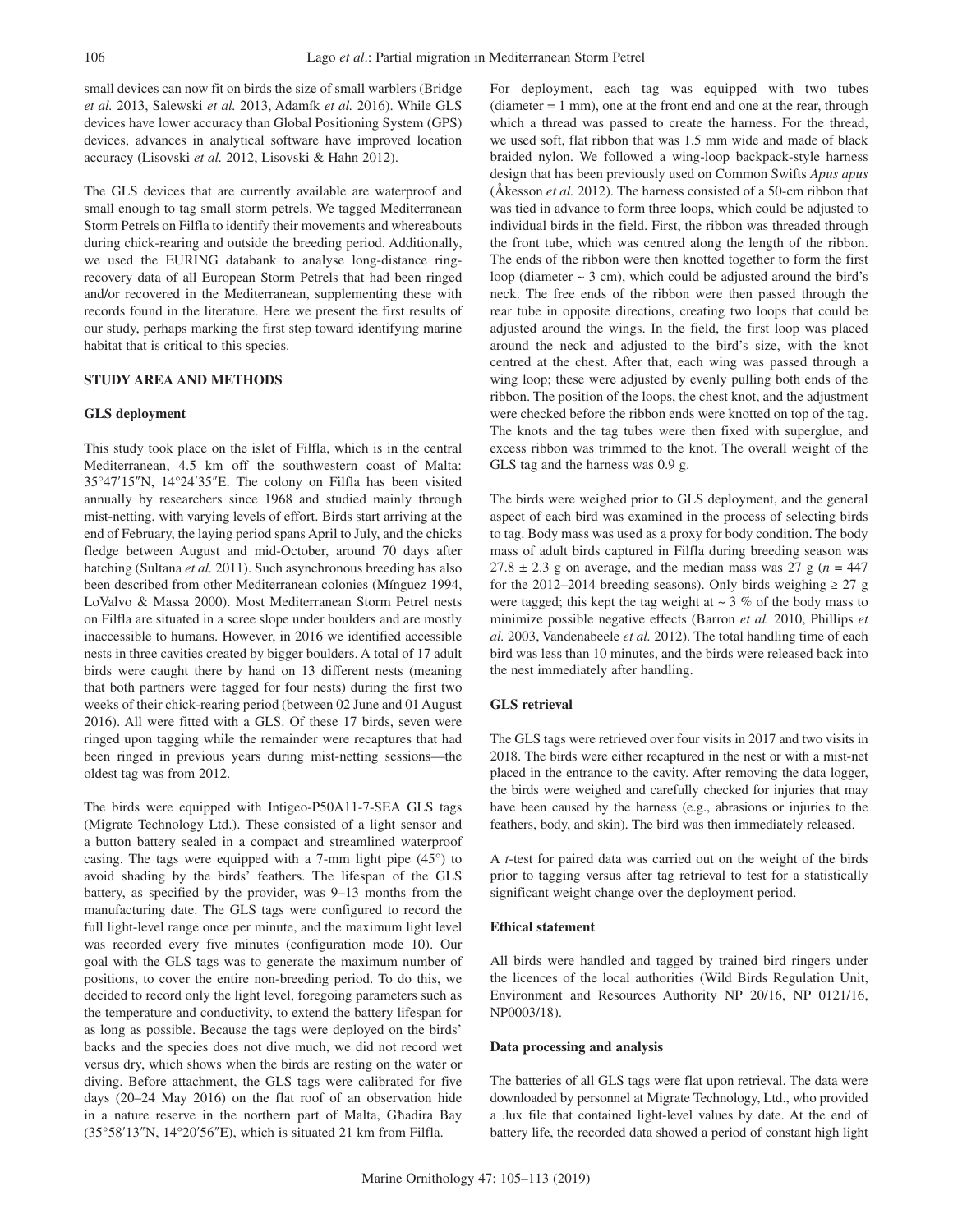measurements and were discarded as unreliable. The threshold value (2), elevation angles (between −5.3° and −5.7°), and the equinox range  $(\pm 20$  d of each equinox) for the mark-up of sunrise and sunset events were defined in the program IntiProc v1.03 (Migrate Technology, Ltd.). All erroneously assigned mark-ups were removed manually. Locations were generated from the remaining events using the R package "GeoLight v2.0" (Lisovski *et al.* 2015). We then used the two-point averages of the locations for further analyses.

The positions obtained were divided into the chick-rearing stage and the non-breeding stage. Knowing the approximate date of egg laying for each nest, the end of the chick-rearing was calculated individually to be between mid-September for the earliest and mid-October for the latest chick fledging, all occurring within 20 days of the autumn equinox. Because the end of the chick-rearing period and, thus, the beginning of the non-breeding period occurred within this window, the end of the chick-rearing stage in the cleaned dataset was established on 02 September (20 days before autumn equinox) and the start of the non-breeding period was 13 October (20 days after autumn equinox). The cut-off for the non-breeding period was established on 28 February, which coincided with the last day of reliable data before the spring equinox.

The tracking data used in this study are available on Movebank (movebank.org, study name "Partial migration in the Mediterranean Storm Petrel (BirdLife Malta)") and are published both in the Movebank Data Repository (Lago *et al.* 2019) and in the Seabird Tracking Database managed by BirdLife International (http://www.seabirdtracking.org/).

To create distribution maps, locations recorded around each equinox  $(\pm 20 \text{ d})$  and locations more than 250 km inland were removed because the positions calculated could have a maximum error around these cut-off values (Phillips *et al.* 2004). Maps were created using ArcGIS® Desktop 10.6.1 by ESRI® in the Lambert Azimuthal Equal-Area ETRS89 projection. Kernel densities (90 %, 80 %, 70 %, and 50 %) were calculated with the Spatial Analyst Density Tool using the planar method and automatic search radius.

### **Ring recaptures and recoveries**

To compare our tracking results with conventional ring-recovery data, we asked the EURING databank for a database of European Storm Petrels ringed or recovered between 30°N and 45°N (du Feu *et al.* 2009). On 08 January 2018, we obtained 47 813 records for the area requested. These did not include records from the French or Greek ringing schemes. The EURING databank distinguishes between Atlantic and Mediterranean storm petrels, but not all the ringing schemes and data sets in the Mediterranean report the subspecies. Ring recoveries from local literature that were not in the EURING databank were added to the data set. The data set was filtered to remove clearly local movements around the



Z  $\frac{6}{9}$ Z  $35^{\circ}$ Kernel contour 90% 80% 70%  $200$ <br> $\equiv$  Km 50% 100  $10^{\circ}$  E  $15^{\circ}$  E

**Fig. 1.** Kernel activity ranges (90 %, 80 %, and 70 % of the locations derived from GLS tags) of seven Mediterranean Storm Petrels breeding at the Filfla colony during the chick-rearing period, July to September 2016. The star represents the Filfla colony.

**Fig. 2.** Kernel activity ranges (90 %, 80 %, 70 %, and 50 %) of locations in the central Mediterranean, derived from seven Mediterranean Storm Petrels breeding at the Filfla colony during the non-breeding period (mid-October 2016 to February 2017). The star represents the Filfla colony.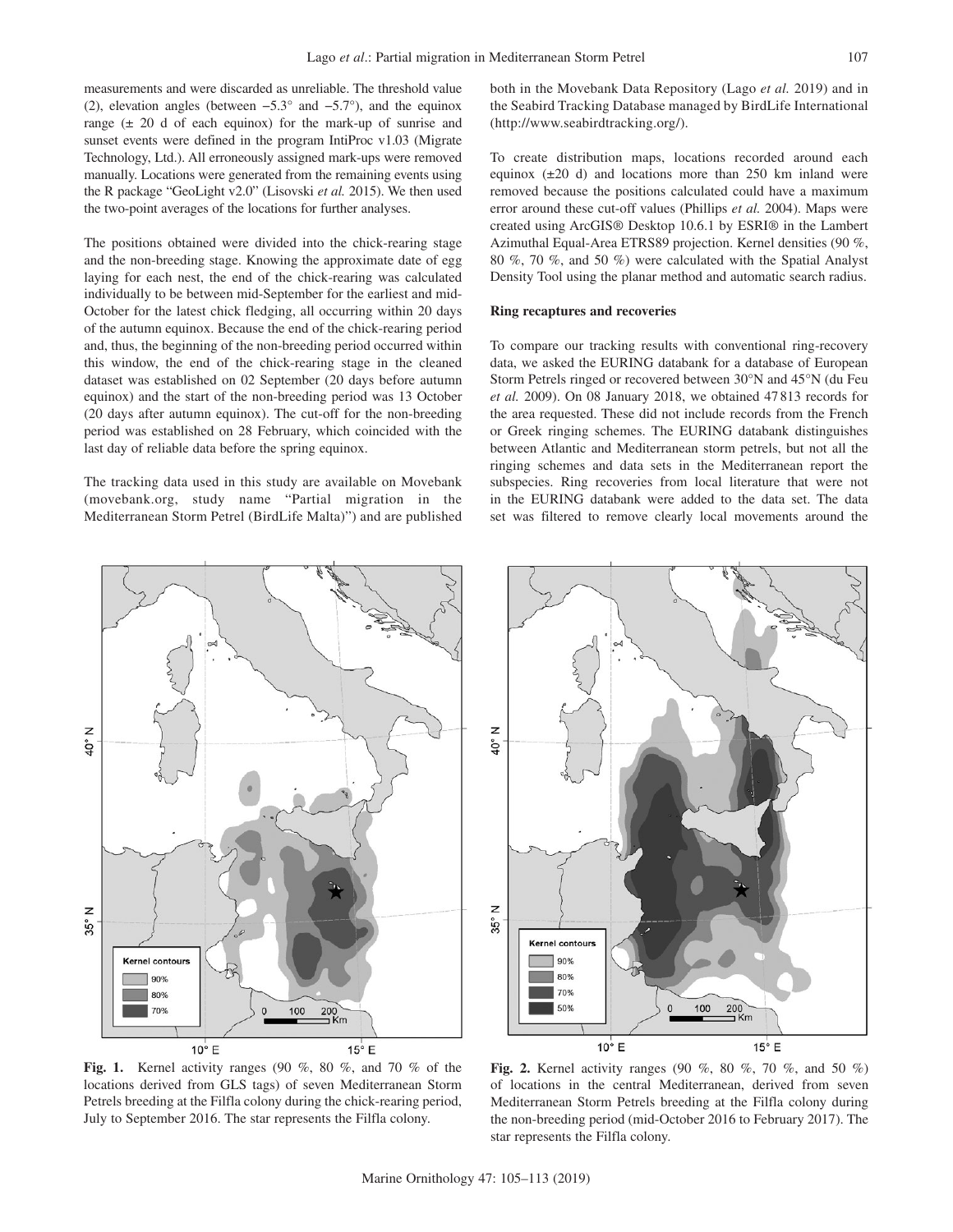Mediterranean colonies. Data for any bird recaptured or recovered close to the site of ringing within the Mediterranean was deleted. The cut-off was 25 nautical miles (46.3 km), which is equivalent to the Maltese Fisheries Management Zone. For the birds ringed in the Atlantic, only records of movements between the Atlantic and the Mediterranean were analysed.

### **RESULTS**

# **GLS retrieval**

Of the 17 GLS tags deployed in 2016, we retrieved seven (41 %): six in 2017 and one in 2018. None of the tagged birds recaptured in the following seasons had lost their tag. Tags were retrieved from birds of six different nests, including one nest in which both members of the pair had been tagged. Weights taken before deployment did not differ significantly from the weights upon retrieval (*t*-test for paired  $data = 0.44666$ ,  $P = 0.6738$ ). No abrasions, injuries, or scars resulting from tag attachment were found on any individual. Breeding was confirmed for five of the seven GLS-tagged birds; for the remaining two, nest contents were not visible on retrieval or during subsequent visits; therefore, breeding could not be confirmed. The time during which the loggers collected reliable data varied between 232 and 282 days, averaging  $257 \pm 20$  d (standard deviation; see Appendix 1, available on the website). All seven retrieved tags successfully recorded the areas used during chick-rearing and wintering.

After processing the GLS data, 3600 locations were obtained. Locations recorded within 20 days of the equinox (989 locations) and unrealistic locations (i.e., more than 250 km inland, 22 locations) were excluded, leaving a total of 2 589 validated locations. The data points were split into 660 locations during the chick-rearing period (July–September 2016) and 1906 locations for the non-breeding period (mid-October 2016–February 2017).

### **Mediterranean Storm Petrel movements**

#### *Areas used during the chick-rearing period*

During the expected chick-rearing period in 2016, all seven tagged birds stayed in waters of the central Mediterranean Sea (Fig. 1). The area of general use (90 % kernel contour) covered a wide area up to  $\sim$  400 km from the colony, from the east coast of Sicily to Tunisia and the Libyan coast. The core areas (70 % kernel contour) were situated around Malta and between south of Sicily and the Libyan coast. However, we were unable to confirm the nesting success of the birds, as visits to the colony during the late chick-rearing period were not possible.

### *Movements and areas used during the non-breeding period*

The location data during the non-breeding period from mid-October 2016 to late February 2017 were recorded for all seven birds. Six individuals remained in the Mediterranean throughout this period, mostly in the central Mediterranean up to  $\sim 600$  km from the colony. Although birds were also recorded in Maltese waters during the non-breeding period (90 % kernel contour), the core distribution (70 % kernel contour) shifted to two areas farther away from the



**Fig. 3.** Non-breeding movements to the western Mediterranean of two Mediterranean Storm Petrels from the Filfla colony: one trip for individual Z674 (December 2016) and two trips for individual Z667 (December 2016, January–February 2017). The star represents the Filfla colony.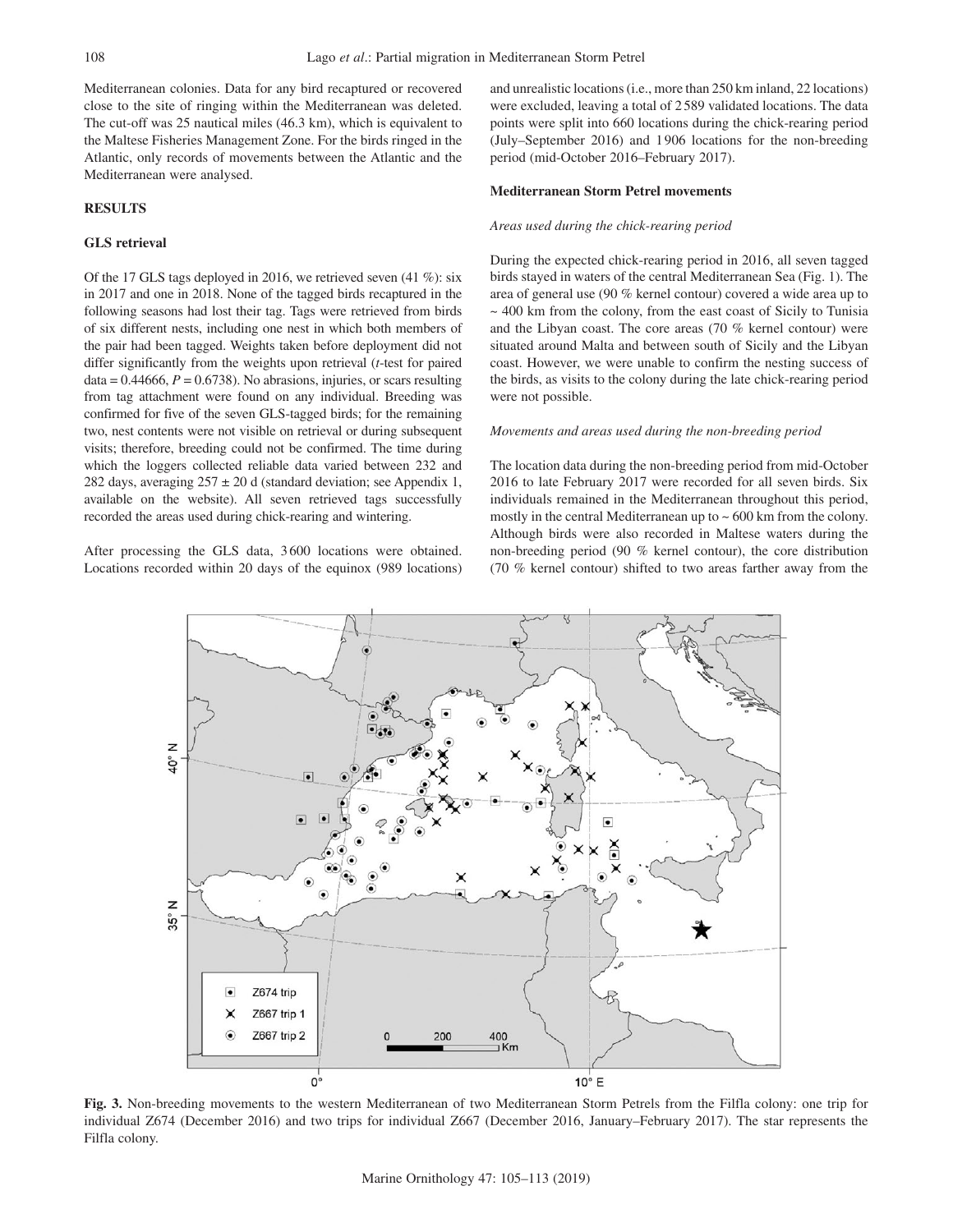colony: one was the channel between Tunisia and Sicily west of Malta, and the other was around the Strait of Messina east and northeast of Sicily (Fig. 2).

While four of the six individuals remained in the central Mediterranean throughout the non-breeding period, two individuals visited the western Mediterranean. In December 2016, the first individual departed the central Mediterranean on 12 December and travelled a counter-clockwise loop, passing Corsica and the Balearic Islands and returning to the central Mediterranean on 20 December (Fig. 3). The second individual made two trips to the western Mediterranean between December 2016 and February 2017 (Fig. 3). The first trip was a 13-d counter-clockwise loop in which the bird left the central Mediterranean on 18 December 2016, passed Corsica and the Balearic Islands, and returned to the central Mediterranean on 30 December 2016. The second trip was a 23-d counter-clockwise loop in which the bird departed the central Mediterranean on 11 January 2017, stayed close to the Spanish coast for ~17 d, and returned to the central Mediterranean on 02 February. This second individual was a member of the pair for which GLS tags were retrieved for both partners, and its partner was one of the four birds that stayed in the central Mediterranean throughout the non-breeding period.

One of the seven individuals stayed in the central Mediterranean after the breeding period, then migrated to the Atlantic Ocean in December (Fig. 4). It left the central Mediterranean on 16 December 2016 and passed the Strait of Gibraltar between 29 and 30 December. It arrived in the Bay of Biscay on 05 January 2017 and stayed until 05 February, after which it moved further northwest into the open Atlantic Ocean. The bird performed its return migration around the spring equinox, when the GLS could not record reliable latitude fixes. The longitude data showed a gradual movement eastward starting on 07 March, arriving at a longitude corresponding to the central Mediterranean by 28 March 2017 (Appendix 2, available on the website).

For three individuals, we were able to extract from the GLS data the first occasion that the birds spent inside the nest during the day after their return to the colony in spring: 25 March 2017, 06 April 2017, and 13 April 2017.

### **Ring recaptures and recoveries**

Out of approximately 34 800 Mediterranean Storm Petrels that have been ringed on Filfla over the past five decades, only 12 have been recovered elsewhere; this gives a very low long-distance recovery rate of 0.345 %.

#### *Movements within the Mediterranean basin*

A total of 138 individual European Storm Petrels have been ringed and recovered within the Mediterranean more than 25 nautical miles from the site of first capture. There were no records of birds ringed in the western and central Mediterranean that were recovered in the eastern Mediterranean. In the Greek colonies, a low number of European Storm Petrels have been ringed, and there have been no recoveries of foreign birds (D. Portolou pers. comm.). Most recoveries involved movements along the Spanish Mediterranean coast and on the Balearic Islands  $(n = 118)$ . Eight adult birds ringed in Filfla were recovered between April and August in Sicily and the surrounding waters: one was recovered in the colony of Marettimo Island off the west Sicilian coast, and the other seven



**Fig. 4.** Movements of one Mediterranean Storm Petrel (Z665) from the Filfla colony during the non-breeding period (October 2016 to March 2017), split into periods of migration into the Atlantic Ocean (A), a stay in the Bay of Biscay (B), and a stay in the North Atlantic (C); return migration is not shown. The star represents the Filfla colony.



**Fig. 5.** Ringing and recovery records of European Storm Petrels between Atlantic and Mediterranean basins; ringing and recovery locations are connected by lines.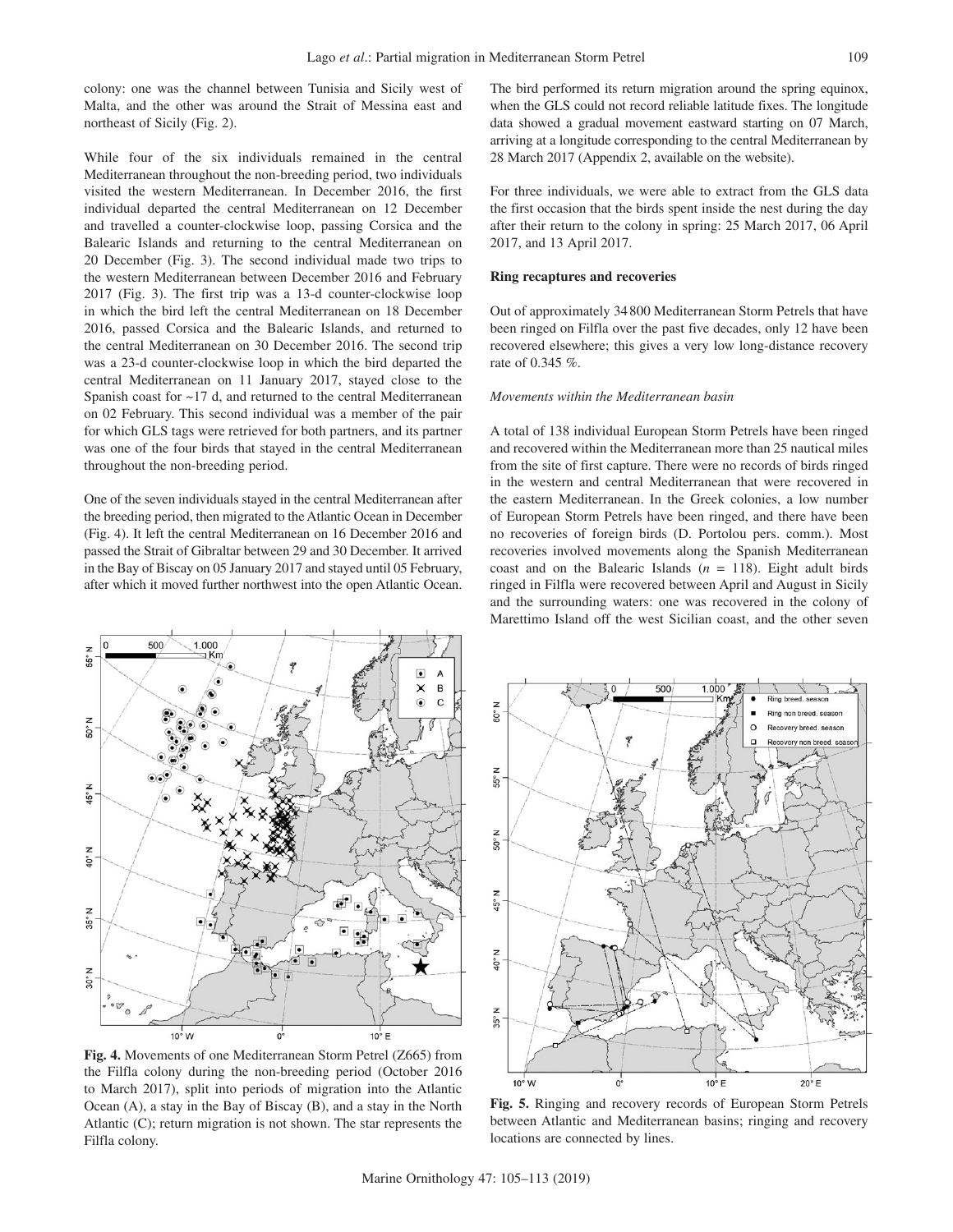were recovered along the east Sicilian coast, in the Ionian Sea. Two other adults ringed in Filfla were recovered in Tunisian waters. In addition, there is one record from Spain to Morocco, one record from Spain to Italy, three records from Italy to Spain, and five records (four juveniles and one adult) from Marettimo (Italy) to Filfla (see Appendix 3, available on the website). As many as 137 of the 138 records correspond to recoveries that were clearly during the breeding season (March to mid-October), while only one bird was recovered at the end of or outside the breeding season: it was ringed in Malta and recovered in Tunisia at the end of September.

#### *Movements between Mediterranean and Atlantic basins*

Five birds ringed in the Mediterranean were recovered in the Atlantic (Fig. 5), including two birds ringed as adults on Filfla during the breeding season and recovered dead on the French Atlantic coast and Dutch North Sea coast during the non-breeding season; two juveniles ringed in Alicante and recovered in Faro and Biscay as adults during the breeding season; and one juvenile ringed in Mallorca and recovered on the Atlantic coast of Morocco in winter. The EURING databank also contains six birds ringed in the Atlantic that were later recovered in the western Mediterranean (Fig. 5). However, it remains unclear to which population these birds belonged, as most of them were captured with mist-nets in breeding colonies or in coastal locations along the Atlantic without evidence of breeding (Appendix 3).

# **DISCUSSION**

To our knowledge, our study is the first to provide data on the whereabouts of the Mediterranean Storm Petrel throughout chickrearing, migration, and wintering periods using tracking devices. We showed that GLS devices can be successfully attached to this very small seabird via a wing-loop backpack-style harness system. The negative impact of this type of attachment is low, as shown by the recapturing of birds after one to two years without significant changes in body mass, with no visible harmful effects of the attachment, and with breeding in the recovery year confirmed for some individuals. However, our findings must be treated with caution, as harness attachments for tracking devices are known to have highly negative impacts among a variety of seabird species, such as Northern Fulmar *Fulmarus glacialis* (Falk & Møller 1995, Mallory & Gilbert 2008), Great Skua *Stercorarius skua* (Thaxter *et al.* 2016), and various albatross and petrel species (Nicholls *et al.* 2002, Phillips *et al.* 2003). The fact that storm petrels forage mainly on the sea surface and do not perform deep dives might explain why the attachment method works for this species. Nonetheless, we carefully considered alternative attachment methods prior to tagging. We believe that the species is too small to attach currently available GLS devices by way of a ring on the tibiotarsus or on the tarso-metatarsus. Furthermore, our trials with a leg-loop backpackstyle harness failed because the loops slipped off the birds' smooth legs. An attachment method that has worked for the slightly larger Leach's Storm Petrel *Oceanodroma leucorhoa* involved suturing the tag onto the back of the birds (Pollet *et al.* 2014). We would have had difficulty in obtaining a permit to use this method, and it would have required a trained veterinarian on site.

The relatively low return rate (7 of 17 devices) could indicate a negative impact of the tagging on some individuals. However, we think that this low return rate can be mainly explained by the difficulties in accessing the island, which resulted in few visits for tag recovery. Additionally, access to most of the nests was restricted, and the birds showed rather low site fidelity owing to the ephemeral character of their nesting habitat—the rocks and boulders of the scree slope where the colony on Filfla is located often move from one season to the next due to winter storms. In fact, one of the nests where both partners were tagged in 2016 was not found in the following season, but one of the tagged birds was recaptured in a mist-net in 2017. Furthermore, we cannot exclude the possibility that some of the tagged storm petrels were predated by the local population of Yellow-legged Gulls *Larus michahellis* (Borg *et al.*1995, Sultana *et al.* 2011, BM pers. obs.). In a Mediterranean Storm Petrel colony in Spain with high predation by Yellow-legged Gulls, Sanz-Aguilar *et al.* (2010) estimated annual survival rates of 0.72–0.76. We recommend a study to detail possible negative effects of the attachment method on the return rate by establishing an adequate number of untagged pairs as a control group. Ideally the sample size of nests for tagging and monitoring and the number of visits for tag recovery should be increased in future studies.

During the assumed chick-rearing period, adult breeders remained in the central Mediterranean near the colony. This is supported by records of birds ringed in Filfla and recovered during the breeding season mainly in waters south and southeast of Sicily, several of them found dead or shot at sea in the 1970s (Sultana & Gauci 1977). The 90  $%$  kernel activity ranges (Fig. 1) indicated the maximum distance from the colony (365 km) reported for the species during the breeding period (Oppel *et al.* 2018).

Most birds in our study remained in the central Mediterranean throughout the non-breeding period, to some extent supporting suggestions that Mediterranean populations are sedentary (Hashmi & Fliege 1994, Brooke 2004) or short-distance migrants (Martínez *et al.* 2019) and contrasting with the long-distance trans-equatorial migrations observed in Atlantic populations (Fowler 2002). Moreover, our results also support the hypothesis by Matović et al. (2017) that Mediterranean Storm Petrels remain in the Mediterranean Sea. Their findings are based on recaptures recorded in the EURING databank and on the fact that the survival rates of storm petrels of each subspecies (Atlantic and Mediterranean) correlate with the environmental conditions in their respective sea basin. Soldatini *et al.* (2014) found evidence, through capture-mark-recapture models, that environmental conditions in the Mediterranean affect adult survival of these storm petrels during the non-breeding period. One of the two core areas identified as a wintering area for the Filfla population—the Tunisian waters—is the location of the only recovery during the nonbreeding season of a bird ringed in Filfla. This area had also been identified by Martínez *et al.* (2019) through stable-isotope analysis of wing feathers.

Our study also points toward high inter-individual variation in migratory behaviour of the Mediterranean Storm Petrel. Two birds, respectively, performed one and two loop-shaped migrations into the western Mediterranean during the non-breeding season, while one bird exhibited a long-distance migration, leaving the Mediterranean to spend part of the non-breeding period in the Bay of Biscay and vicinity. Movements out of the Mediterranean basin are further confirmed by four records of European Storm Petrels ringed in Mediterranean colonies but retrieved on the Atlantic coast. This evidence of migratory behaviour could contradict the conclusion of Martínez *et al.* (2019) that migration toward the Atlantic should be reflected in the stable-isotope analysis of S8 and P10 feathers. However, this might not be the case if the birds show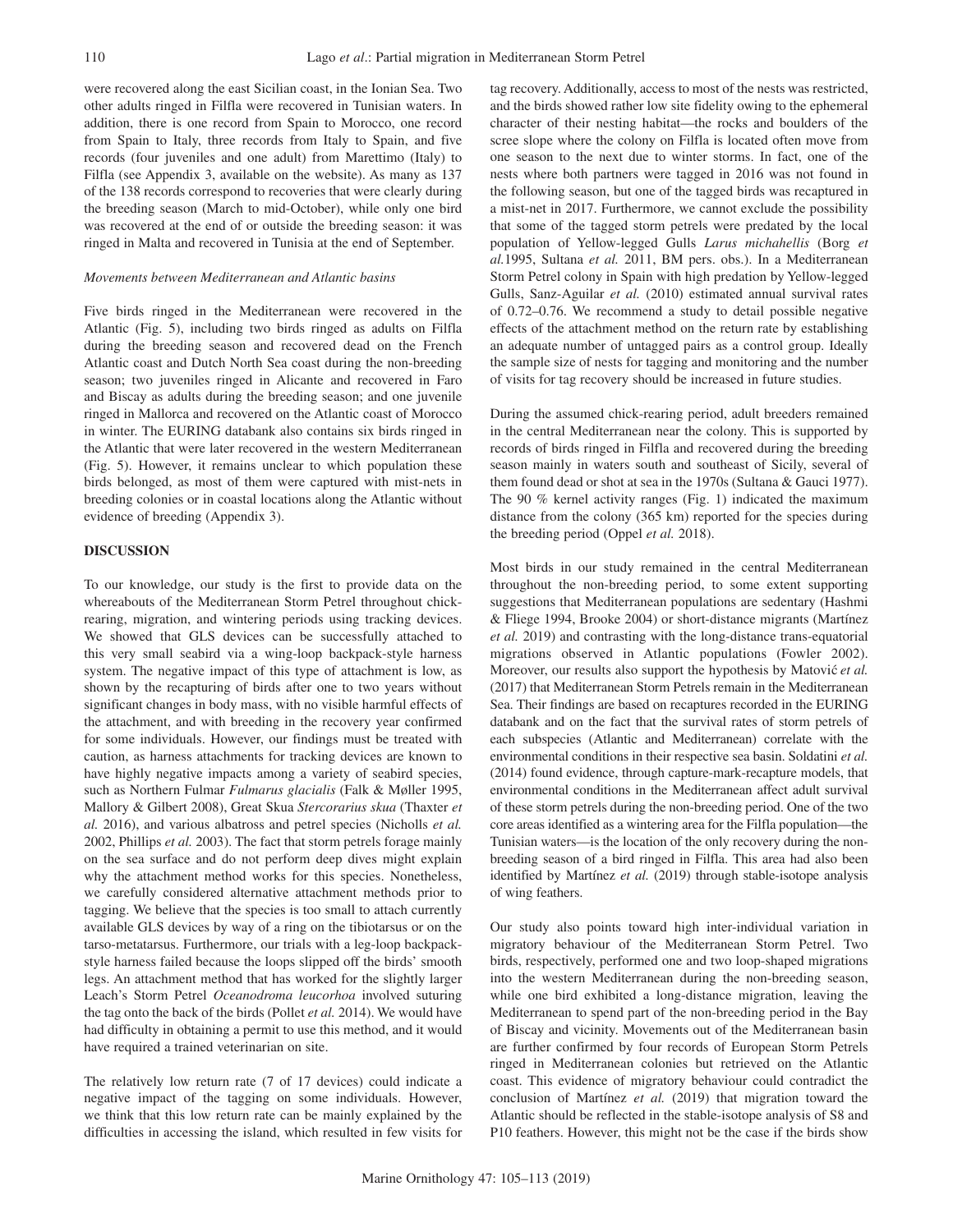a non-suspended moult of primary feathers (PP) and have finalised the moult before starting their migration west into the Atlantic; this is an alternative hypothesis of Martínez *et al*. (2019). Of the GLStagged birds from Malta that migrated, all three left the central Mediterranean in December. We argue that by that time, they most likely would have finalised their PP moult, in accordance with the timing and progress of moult reported by Sultana *et al.* (2011).

Interestingly, none of the tagged birds in our study moved east, and there were no ring recoveries from eastern Mediterranean countries in the EURING databank; we acknowledge the limitation of drawing conclusions from small sample sizes. Therefore, further work with an increased sample size should gather information on the overall proportion of sedentary versus migratory birds within the Mediterranean population, an analysis that might reveal additional migration routes and wintering grounds. Other important questions remain to be answered, such as whether the migratory disposition depends on age, sex, or population; if there is an intra-individual plasticity in the decision to migrate or to stay; and whether this decision is affected by climatic factors. Better knowledge here could improve the selection of relevant environmental covariates when modelling adult survival from capture-mark-recapture data (Matović et al. 2017). The Matović study revealed a correlation between adult survival and the Western Mediterranean Oscillation index, indicating that Mediterranean Storm Petrels from Benidorm may overwinter in the eastern Mediterranean. Despite this suggestion, none of the tagged birds in our study wintered in the eastern Mediterranean, and the two tagged birds observed to move to the western Mediterranean agree with findings by Soldatini *et al.* (2014) that birds of Marettimo (the neighbouring colony closest to Malta) might winter in the Alboran Sea. Apart from further monitoring and tagging work at Filfla, future work should include colonies situated in Spain (Mediterranean coast and Balearic Islands) and Italy (Marettimo), which might be easier to access. In light of a rapidly changing climate and with increased sea surface temperatures (SST) occurring in the various sub-basins of the Mediterranean at different rates (Shaltout & Omstedt 2014), it will be interesting to monitor possible shifts in the wintering areas of the storm petrels, especially because low productivity, which is linked to high SST and low chlorophyll concentration, has been shown to negatively affect adult survival (Soldatini *et al.* 2014).

To date, the designation of marine protected areas (MPAs) for small storm petrel species has mainly focused on the colonies themselves and directly adjacent coastal waters (BirdLife International 2010, Meirinho *et al.* 2014, Metzger *et al.* 2015). Important Bird and Biodiversity Areas (IBAs) are used as the scientific basis for designating MPAs in the European Union. The identification of marine IBAs has generally relied on tracking data from larger seabird species (BirdLife International 2010), whereas offshore marine IBAs for small storm petrels have been identified by modelling a relatively low number of observations from vessel-based linetransect counts; these small species tend to be under-detected and therefore under-represented due to their size. Furthermore, visual identification of subspecies of European Storm Petrel is impossible, which prevents researchers from defining the source population of observed birds. By providing a method that enables GLS-tagging of small storm petrels, we hope to contribute to an improved understanding of the at-sea distribution and movements of the birds throughout the year. Such information might lead to betterinformed marine spatial planning and the designation of MPAs for the Mediterranean Storm Petrel and similarly small species.

### **ACKNOWLEDGEMENTS**

We thank Juan S. Santiago, Edward Jenkins, Nancy del Carro, James Crymble, Hannah Greetham, and several ringers from the BirdLife Malta Ringing Scheme for assistance in the field. This study was carried out as part of BirdLife Malta's EU-LIFE+ Malta Seabird Project (LIFE10NAT/MT/090) and EU-LIFE Arcipelagu Garnija (LIFE14NAT/MT/000991), both co-funded by the LIFE programme of the European Commission and the Maltese Ministry for the Environment, Sustainable Development and Climate Change, in partnership with the RSPB, SPEA, and Transport Malta. The European Union for Bird Ringing (EURING) supplied recovery data in the EURING databank, and we are grateful to the ringers and ringing scheme staff who gathered and prepared the data, especially Joe Sultana and John J. Borg in Malta. Addressing the comments of Ana Sanz-Aguilar and an anonymous reviewer greatly improved our paper. We dedicate this work to the memory of Joe Sultana, who dedicated his love and passion to the study and safeguarding of the Filfla colony since 1968.

### **REFERENCES**

- ADAMÍK, P., EMMENEGGER, T., BRIEDIS, M. ET AL. 2016. Barrier crossing in small avian migrants: Individual tracking reveals prolonged nocturnal flights into the day as a common migratory strategy. *Scientific Reports* 6: 21560. doi:10.1038/srep21560
- ÅKESSON, S., KLAASSEN, R., HOLMGREN, J., FOX, J.W. & HEDENSTRÖM, A. 2012. Migration routes and strategies in a highly aerial migrant, the Common Swift *Apus apus*, revealed by light-level geolocators. *PLoS One* 7: e41195. doi:10.1371/journal. pone.0041195
- BARRON, D.G., BRAWN, J.D. & WEATHERHEAD, P.J. 2010. Meta-analysis of transmitter effects on avian behaviour and ecology. *Methods in Ecology and Evolution* 1: 180–187. doi:10.1111/j.2041- 210X.2010.00013.x
- BIRDLIFE INTERNATIONAL. 2010. *Marine Important Bird Areas toolkit: Standardised techniques for identifying priority sites for the conservation of seabirds at sea.* Cambridge, UK: BirdLife International.
- BIRDLIFE INTERNATIONAL. 2018. Species factsheet: *Hydrobates pelagicus*. [Available online at http://www.birdlife.org. Accessed 17 November 2018.]
- BOLTON, M., BROWN, J.G., MONCRIEFF, H., RATCLIFFE, N. & OKILL, J.D. 2010. Playback re-survey and demographic modelling indicate a substantial increase in breeding European Storm-petrels *Hydrobates pelagicus* at the largest UK colony, Mousa, Shetland. *Seabird* 23: 14–24.
- BORG, J., SULTANA, J. & CACHIA-ZAMMIT, R. 1995. Predation by the Yellow-legged Gull *Larus cachinnans* on Storm Petrels *Hydrobates pelagicus* on Filfla. *Il-Merill* 28: 19–21.
- BRIDGE, E.S., KELLY, J.F., CONTINA, A., GABRIELSON, R.M., MACCURDY, R.B. & WINKLER, D.W. 2013. Advances in tracking small migratory birds: A technical review of light-level geolocation. *Journal of Field Ornithology* 84: 121–137. doi:10.1111/jofo.12011
- BROOKE, M. 2004. *Albatrosses and Petrels Across the World.* Oxford, UK: Oxford University Press.
- BUSUTTIL, S. & FLUMM, D. 1998. Seawatching at Ras Beirut, Lebanon in spring 1997. *Sandgrouse* 20: 142.
- CAGNON, C., LAUGA, B., HÉMERY, G. & MOUCHÈS, C. 2004. Phylogeographic differentiation of storm petrels (*Hydrobates pelagicus*) based on cytochrome *b* mitochondrial DNA variation. *Marine Biology* 145: 1257–1264. doi:10.1007/s00227-004-1407-6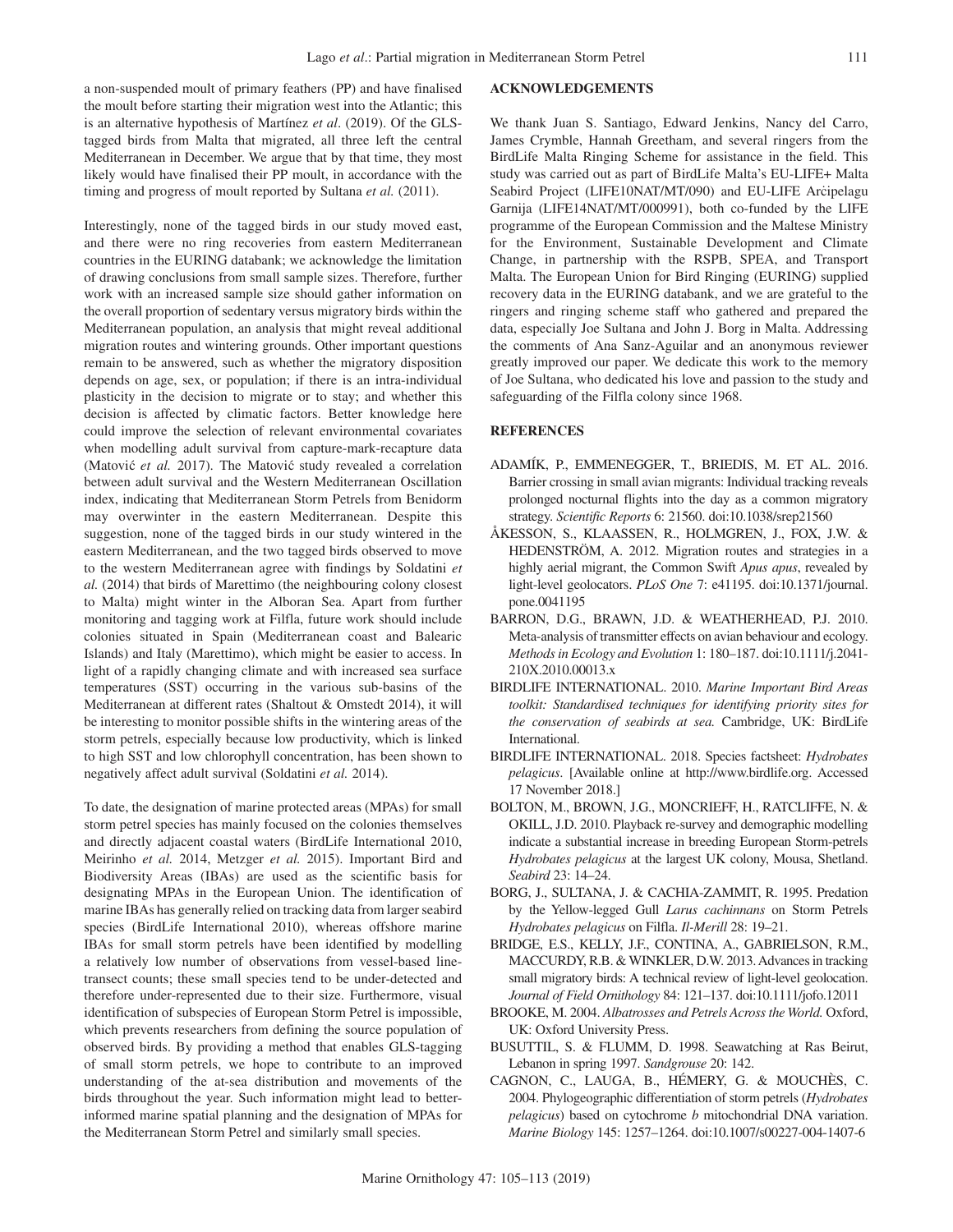- CRAMP, S. & SIMMONS, K. (1977). *Handbook of the birds of Europe, the Middle East and North Africa: The birds of the Western Palearctic. Volume I, Ostrich to ducks.* Oxford, UK: Oxford University Press.
- DU FEU, C.R., JOYS, A.C., CLARK, J.A. ET AL. 2009. EURING Data Bank geographical index 2009. [Available online at https:// euring.org/data-and-codes/euring-databank-index. Accessed 19 February 2019.]
- EVANS, K. & ARNOLD, G. 2009. Summary Report of a Workshop on Geolocation Methods for Marine Animals. In: NIELSEN, J.L., ARRIZABALAGA, H., FRAGOSO, N., HOBDAY, A.J., LUTCAVAGE, M.E. & SIBERT, J.R. (Eds.) *Tagging and Tracking of Marine Animals with Electronic Devices*. Dordrecht, Netherlands: Springer Netherlands. doi:10.1007/978-1-4020- 9640-2\_21
- FALK, K. & MØLLER, S. 1995. Satellite tracking of high-arctic northern fulmars. *Polar Biology* 15: 495–502. doi:10.1007/ BF00237463
- FOWLER, J.A. 2002. European Storm-Petrel *Hydrobates pelagicus*. In: WERNHAM, C., TOMS, M., MARCHANT, J., CLARK, J., SIRIWARDENA, G. & BAILLIE, S. (Eds.) *The Migration Atlas: Movements of the Birds of Britain and Ireland*. London, UK: T. & A.D. Poyser.
- HASHMI, D. & FLIEGE, G. 1994. Herbstzug der Sturmschwalbe (*Hydrobates pelagicus*) in der Meerenge von Gibraltar. *Journal für Ornithologie* 135: 203–207. doi:10.1007/BF01640289
- HILL, R.D. 1994. Theory of geolocation by light levels. In: LE BOEUF, B.J. & LAWS, R.M. (Eds.) *Elephant Seals: Population Ecology, Behavior, and Physiology.* Berkeley, CA: University of California Press.
- KIRWAN, G.M., BOYLA, K., CASTELL, P. ET AL. 2008. *The Birds of Turkey: The Distribution, Taxonomy and Breeding of Turkish Birds.* London, UK: Christopher Helm Publishers, Ltd.
- LAGO, P., AUSTAD, M. & METZGER, B. 2019. *Partial migration in the Mediterranean storm petrel (BirdLife Malta).* Movebank Data Repository. Seewiesen, Germany: Max Planck Institute for Ornithology. doi:10.5441/001/1.4h490c02
- LALANNE, Y., HÉMERY, G., CAGNON, C., D'AMICO, F., D'ELBÉE, J. & MOUCHÈS, C. 2001. Morphological differentiation between European Storm Petrel subspecies: New results regarding two Mediterranean populations. *Alauda* 69: 475–482.
- LISOVSKI, S. & HAHN, S. 2012. GeoLight Processing and analysing light-based geolocator data in R. *Methods in Ecology and Evolution* 3: 1055–1059. doi:10.1111/j.2041-210X.2012.00248.x
- LISOVSKI, S., HEWSON, C.M., KLAASEN, R.H.G., KORNER-NIEVERGELT, F., KRISTENSEN, M.W. & HAHN, S. 2012. Geolocation by light: Accuracy and precision affected by environmental factors. *Methods in Ecology and Evolution* 3: 603–612. doi:10.1111/j.2041-210X.2012.00185.x
- LISOVSKI, S., WOTHERSPOON, S., SUMNER, M., BAUER, S. & EMMENEGGER, T. 2015. *Analysis of Light Based Geolocator Data.* Package "GeoLight". Version 2.0.0. [Manual available online at https://cran.r-project.org/web/packages/ GeoLight/GeoLight.pdf. Accessed 24 November 2018.]
- LOVALVO, F. & MASSA, B. 2000. Some aspects of the population structure of Storm Petrels *Hydrobates pelagicus* breeding on a Mediterranean island. *Ringing & Migration* 20: 125–128. doi:10.1080/03078698.2000.9674233
- MALLORY, M.L., & GILBERT, C.D. 2008. Leg-loop harness design for attaching external transmitters to seabirds. *Marine Ornithology* 36: 183–188.
- MARTIN, J.-L., THIBAULT, J.-C. & BRETAGNOLLE, V. 2000. Black rats, island characteristics, and colonial nesting birds in the Mediterranean: Consequences of an ancient introduction. *Conservation Biology* 14: 1452–1466.
- MARTÍNEZ, C., ROSCALES, J.L., SANZ-AGUILAR, A. & GONZÁLEZ-SOLÍS, J. 2019. Inferring the wintering distribution of the Mediterranean populations of European Storm Petrels *Hydrobates pelagicus melitensis* from stable isotope analysis and observation field data. *Ardeola* 66: 13–33. doi:10.13157/arla.66.1.2019.ra2
- MATOVIC´ , N., CADIOU, B., ORO, D. & SANZ-AGUILAR, A. 2017. Disentangling the effects of predation and oceanographic fluctuations in the mortality of two allopatric seabird populations. *Population Ecology* 59: 225–238. doi:10.1007/s10144-017- 0590-5
- MAYOL, J. 2018. El paíño europeo logra colonizar dos islotes desratizados en el Parque Nacional de Cabrera. *Quercus* 393: 56.
- MEIRINHO, A., BARROS, N., OLIVEIRA, N. ET AL. 2014. *Atlas das Aves Marinhas de Portugal.* Lisbon, Portugal: Sociedade Portuguesa para o Estudo das Aves.
- METZGER, B., OPPEL, S., CARROLL, M. ET AL. 2015. *Malta Marine IBA Inventory Report.* Ta' Xbiex, Malta: BirdLife Malta. [Available online at https://birdlifemalta.org/ wp-content/uploads/2018/03/LIFE10NATMT090-MSP-A8\_ mIBA\_Report\_final.pdf. Accessed 24 November 2018.]
- MÍNGUEZ, E. 1994. Censo, cronología de la puesta y éxito reproductor del Paíño Común (*Hydrobates pelagicus*) en la isla de Benidorm (Alicante, E de España). *Ardeola* 41: 3–11.
- NICHOLLS, D.G., ROBERTSON, C.J.R., PRINCE, P.A., MURRAY, M.D., WALKER, K.J. & ELLIOTT, G.P. 2002. Foraging niches of three *Diomedea* albatrosses. *Marine Ecology Progress Series* 231: 269–277. doi:10.3354/meps231269
- OPPEL, S., BOLTON, M., CARNEIRO, A.P.B. ET AL. 2018. Spatial scales of marine conservation management for breeding seabirds. *Marine Policy* 98: 37–46. doi:10.1016/J. MARPOL.2018.08.024
- PHILLIPS, R.A., XAVIER, J.C., & CROXALL, J.P. 2003. Effects of satellite transmitters on albatrosses and petrels. *The Auk* 120: 1082–1090.
- PHILLIPS, R.A., SILK, J.R.D., CROXALL, J.P., AFANASYEV, V. & BRIGGS, D.R. 2004. Accuracy of geolocation estimates for flying seabirds. *Marine Ecology Progress Series* 266: 265–272. doi:10.3354/meps266265
- POLLET, I.L., HEDD, A., TAYLOR, P.D., MONTEVECCHI, W.A. & SHUTLER, D. 2014. Migratory movements and wintering areas of Leach's Storm Petrels tracked using geolocators. *Journal of Field Ornithology* 85: 321–328. doi:10.1111/jofo.12071
- RUFFINO, L., BOURGEOIS, K., VIDAL, E. ET AL. 2009. Invasive rats and seabirds after 2 000 years of an unwanted coexistence on Mediterranean islands. *Biological Invasions*  11: 1631–1651.
- SALEWSKI, V., FLADE, M., POLUDA, A. ET AL. 2013. An unknown migration route of the "globally threatened" Aquatic Warbler revealed by geolocators. *Journal of Ornithology* 154: 549–552. doi:10.1007/s10336-012-0912-5
- SANZ-AGUILAR, A., MASSA, B., LOVALVO, F., ORO, D., MÍNGUEZ, E. & TAVECCHIA, G. 2009. Contrasting agespecific recruitment and survival at different spatial scales: A case study with the European Storm Petrel. *Ecography* 32: 637–646. doi:10.1111/j.1600-0587.2009.05596.x